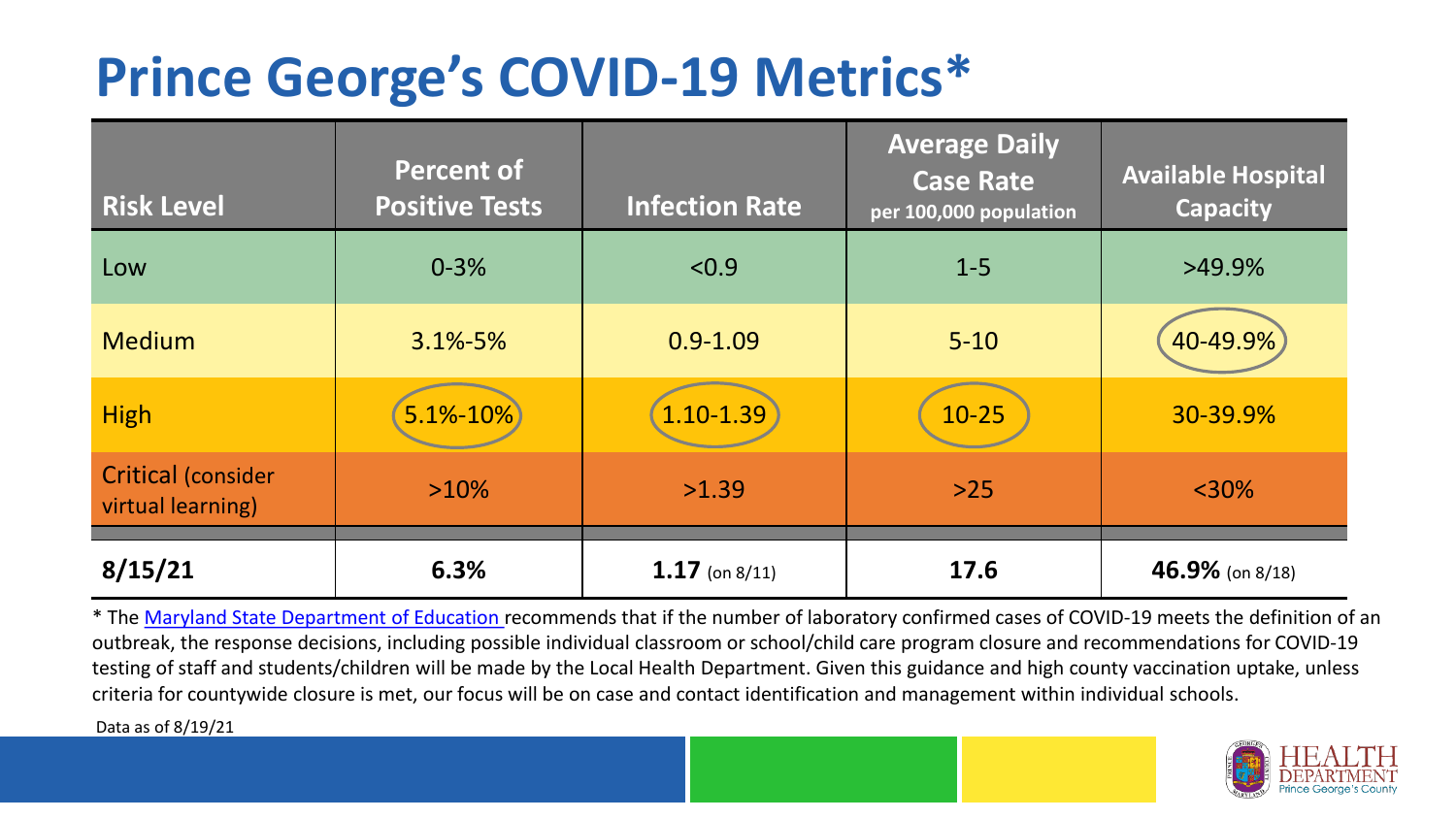## **COVID-19 Community Transmission and Vaccination**

Per the [CDC updated guidance for COVID-19 Prevention in K-12 Schools,](https://www.cdc.gov/coronavirus/2019-ncov/community/schools-childcare/k-12-guidance.html) vaccination is considered the leading prevention strategy for those who are eligible, and **Prince George's County exceeds the percentage of U.S. vaccinations for ages 12 and above**. The CDC also emphasizes using multiple prevention strategies together consistently, included universal indoor masking, as needed based on their level of community transmission and vaccine coverage.



\*County-specific data as of 8/19/21; all other data accessed on 8/19/21 at :<https://covid.cdc.gov/covid-data-tracker>

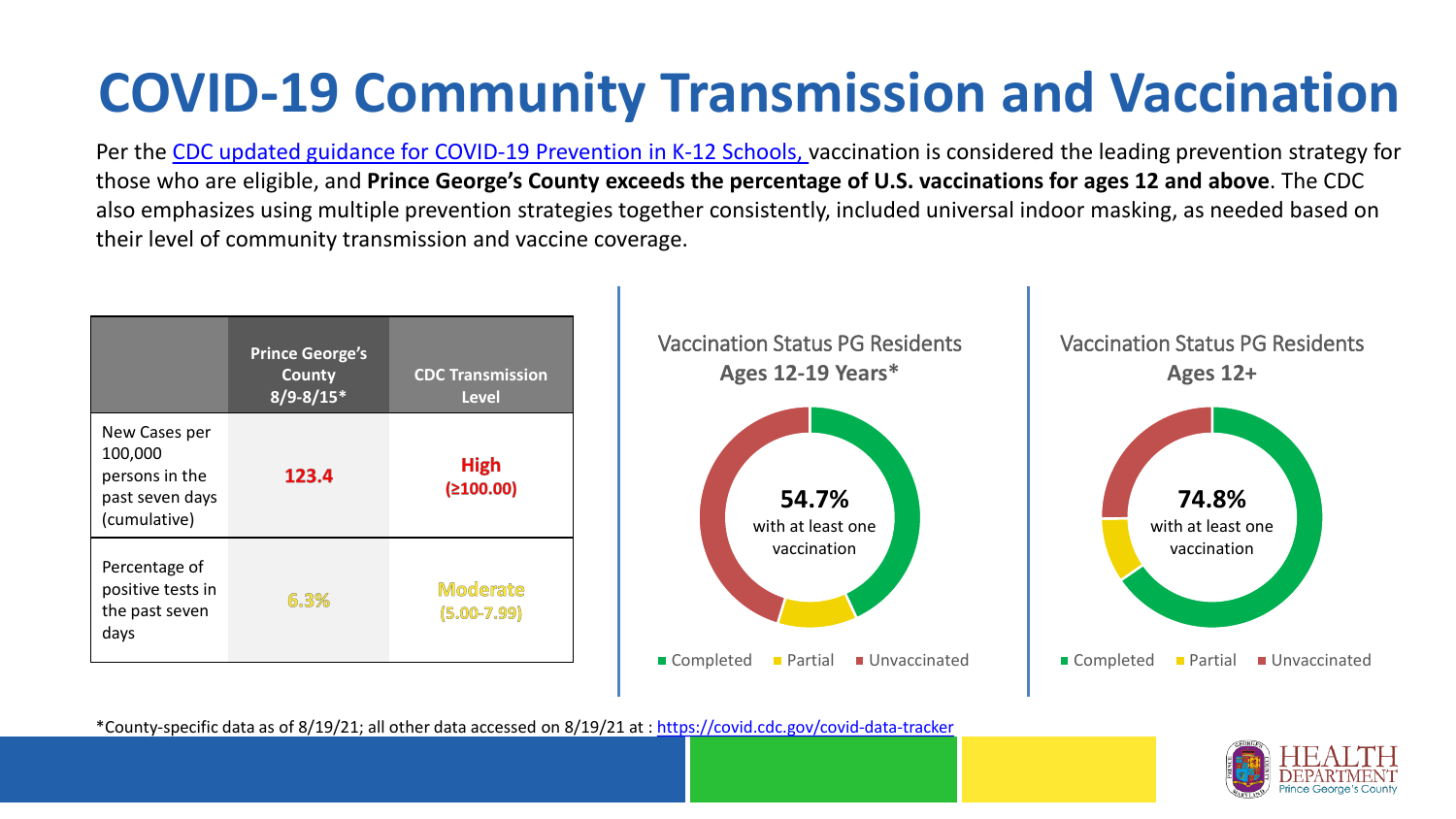#### **Testing: Percent Positive (7-day Average)**

The percent of tests returning as positive for county residents **at the start of this week was 6.3%**.

2.2% 2.5% 2.5% 2.8% 2.9% 2.9% 3.1% 3.1% 3.2% 3.4% 3.5% 3.8% 4.2% 4.5% 4.6% 4.7% 5.0% 5.2%  $5.5\%$  5.7% 5.7% 5.9% 6.0% 6.2% 6.3% 6.4% 6.2% 6.2% 6.3% 6.3% 0.0% 1.0% 2.0% 3.0% 4.0% 5.0% 6.0% 7.0% 18-Jul 19-Jul 20-Jul 21-Jul 22-Jul 23-Jul 24-Jul 25-Jul 26-Jul 27-Jul 28-Jul 29-Jul 30-Jul 31-Jul 1-Aug 2-Aug 3-Aug 4-Aug 5-Aug 6-Aug 7-Aug 8-Aug 9-Aug 10-Aug 11-Aug 12-Aug 13-Aug 14-Aug 15-Aug

**Percent of Positive COVID-19 Tests by Date Collected** (as of 8/19/21)

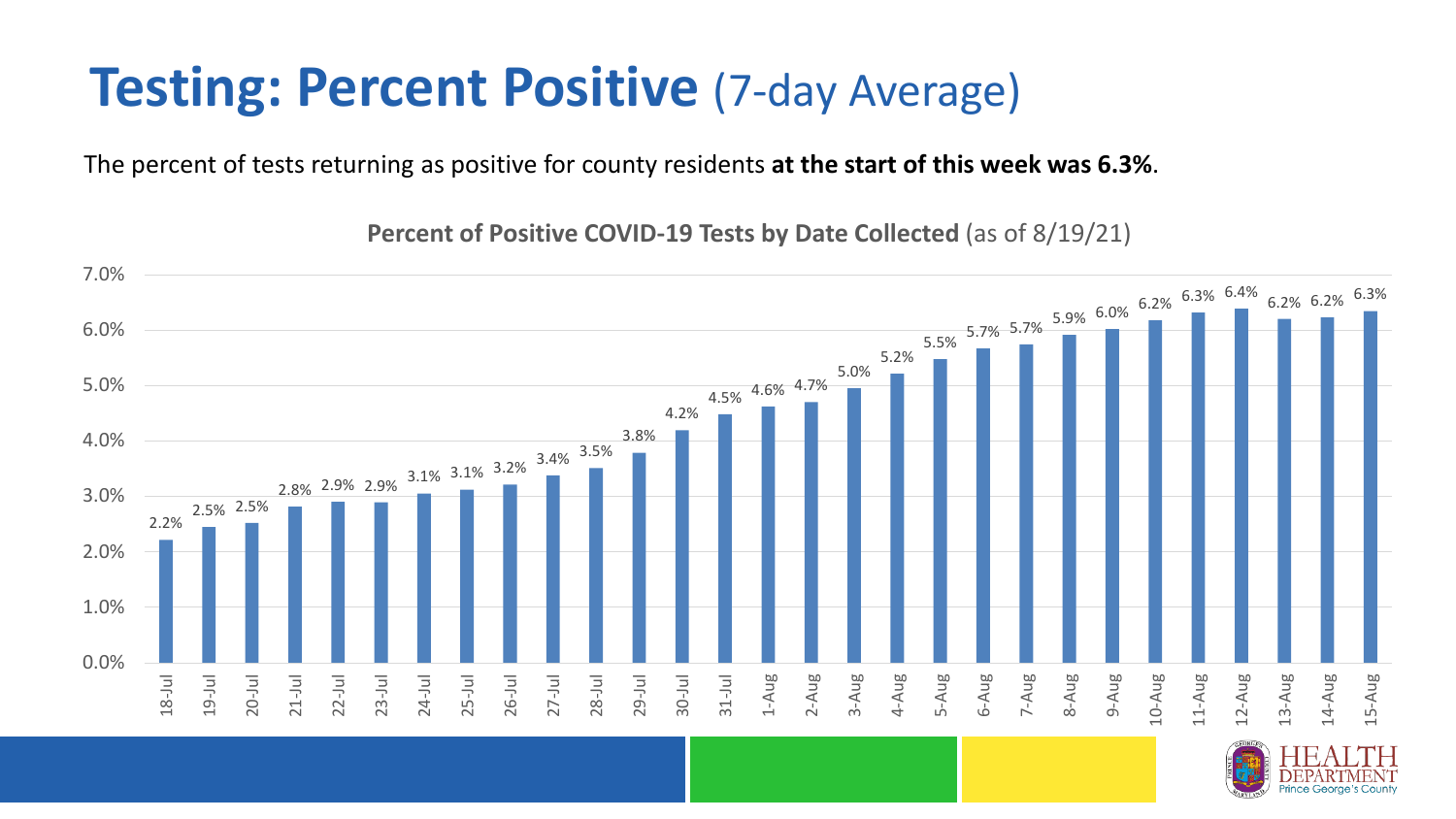### **Infection Rate for Prince George's County**



#### **Estimated by CovidActNow.org**

Last updated 8/19/2021. Each data point is a 14-day weighted average. Presented as the most recent seven days of data as a dashed line, as data is often revised by states several days after reporting.

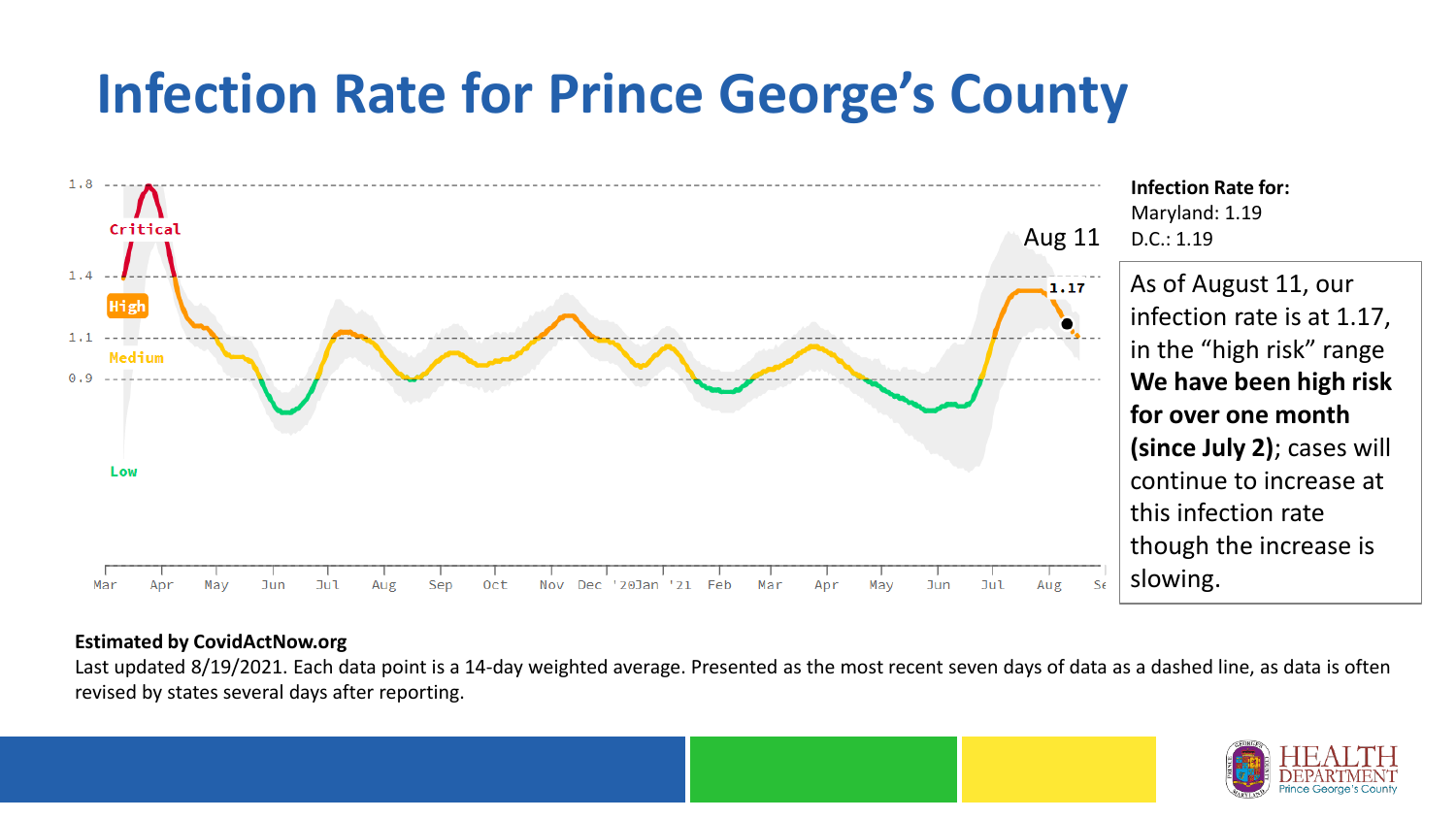#### **Average Daily Case Rate** (7-day Average)

**Our daily case rate at the beginning of this week was 17.6 new cases per 100,000 residents.** The current case rate is five times higher compared to one month ago (3.5 per 100,000 residents on 7/15). We have remained "high risk" or above 10.0 for over two weeks.



**Average New COVID-19 Cases Per Day Per 100,000 Residents**